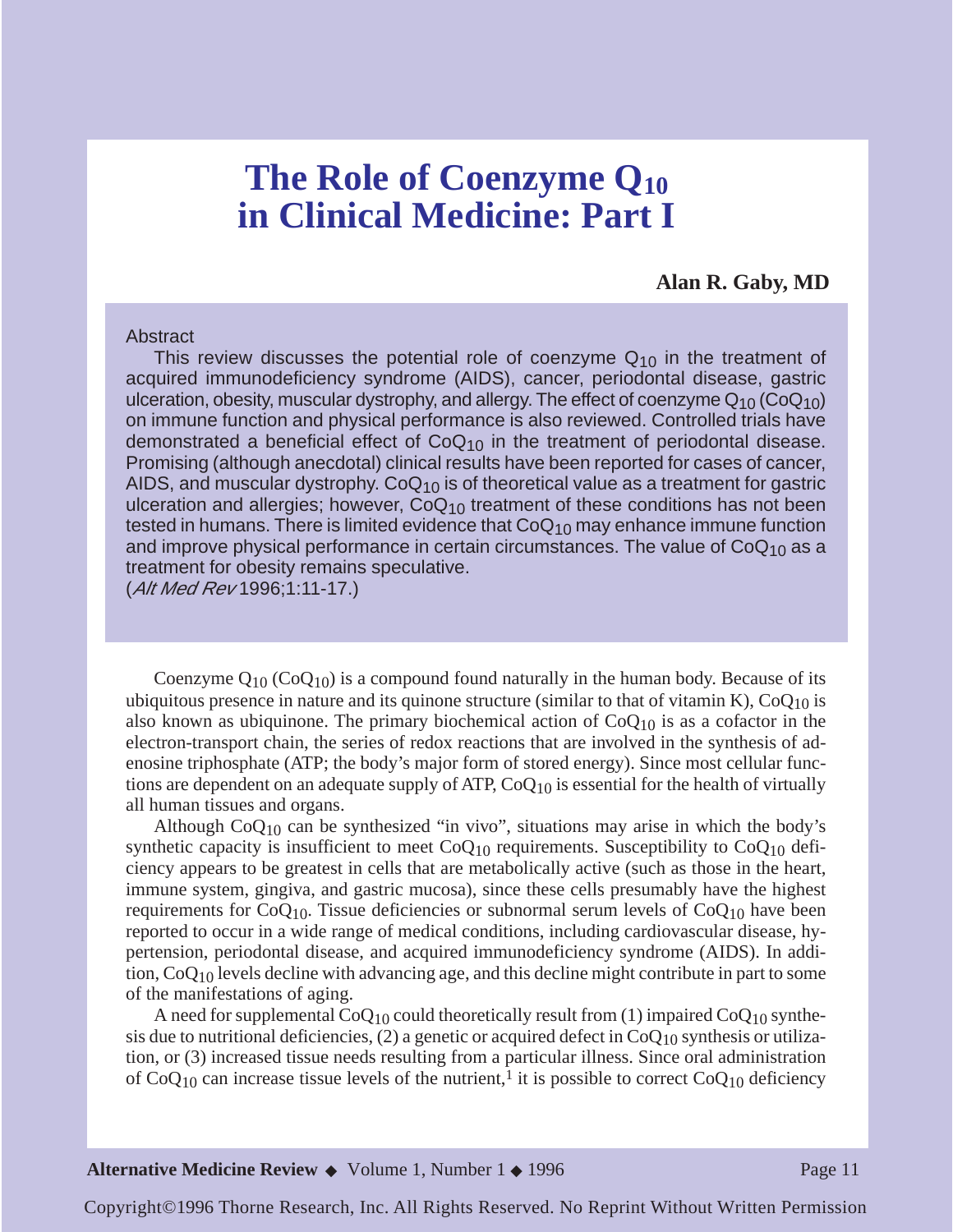and its associated metabolic consequences by supplementation.

The optimal dose of  $CoQ_{10}$  is not known, but it may vary with the severity of the condition being treated. For example, 30 mg/day of  $CoQ<sub>10</sub>$  was reportedly effective in the treatment of mild congestive heart failure; 90 mg/ day resulted in improvements in some cases of cancer; and 390 mg/day was associated with complete regression of liver metastases in a patient with breast cancer.

Part I of this two-part article will review research on the relationship between  $CoQ<sub>10</sub>$ and immune function, cancer, periodontal disease, gastric ulceration, obesity, physical performance, allergy, and muscular dystrophy. Part II will discuss the effect of  $CoQ_{10}$  on cardiovascular disease, hypertension, diabetes mellitus, and infertility, as well as  $CoQ<sub>10</sub>$ -drug interactions.

### **Immune Function**

Cells and tissues that play a role in immune function are highly energy-dependent and therefore require an adequate supply of  $CoQ<sub>10</sub>$  for optimal function. Several studies have demonstrated immune-enhancing effects of  $CoQ_{10}$  or its analogues. <sup>2-4</sup> These effects included increased phagocytic activity of macrophages; increased proliferation of granulocytes in response to experimental infections; and prolonged survival in mice infected with Pseudomonas aeruginosa, Staphylococcus aureus, Escherichia coli, Klebsiella pneumoniae, or Candida albicans. Inoculation of animals with Friend leukemia virus reduced  $CoQ<sub>10</sub>$  levels in the blood and spleen,<sup>5</sup> whereas treatment of infected animals with  $CoQ<sub>10</sub>$  increased the survival rate and decreased the severity of hepatomegaly and splenomegaly.6

Immune function tends to decline with advancing age. In a study of elderly mice, suppression of the immune response was associated with a marked decline of  $CoQ_{10}$  levels in thymic tissue.7 This immune suppression was partly reversed by treatment with  $CoQ<sub>10</sub>$ .<sup>8</sup> In a study of eight chronically ill patients, administration of 60 mg/day of  $CoQ_{10}$  was associated with significant increases in serum levels of immunoglobulin G (IgG) after 27- 98 days of treatment.<sup>9</sup> These studies suggest that  $CoQ_{10}$  may help prevent or reverse the immunosuppression that is associated with aging or chronic disease.

# **Treatment of Acquired Immunodeficiency Syndrome (AIDS)**

AIDS is a complex disease that is associated with a wide range of nutritional deficiencies and immunological disorders. While correction of nutritional deficiencies will not cure AIDS, appropriate nutritional interventions may help prevent weight loss and enhance overall immune function. In addition, since oxidative stress is believed to be involved in the pathogenesis of AIDS-related diseases, the antioxidant activity of  $CoQ<sub>10</sub>$  10 may be of value for individuals with AIDS.

In one study,<sup>11</sup> blood levels of  $CoQ_{10}$  were significantly lower in patients with AIDS-related complex (ARC) than in a control group, and were significantly lower in patients with AIDS than in those with ARC. Six patients with AIDS or ARC were treated with 200 mg/ day of  $CoQ_{10}$ . T-cell helper/suppressor ratios increased in three patients, becoming normal in one case. Five patients reported symptomatic improvement, which was dramatic in some cases. Furthermore, none of the patients developed opportunistic infections during a 4-7 month follow-up period. This study demonstrates that CoQ10 deficiency is common in patients with HIV infection, and that supplementation with  $CoQ_{10}$  may improve immune function and reduce the incidence of opportunistic infections.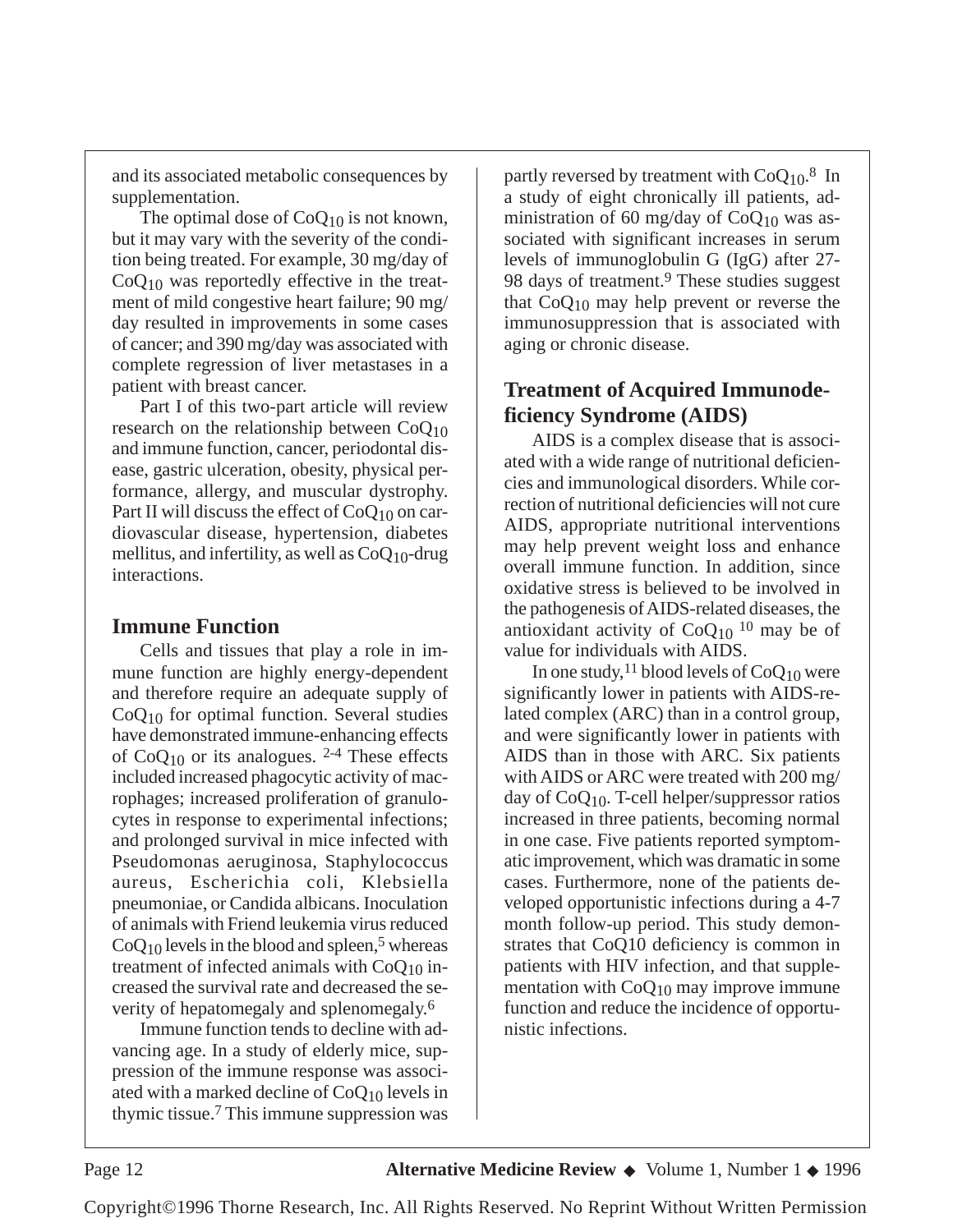#### **Treatment of Cancer**

Because of its role in enhancing immune function,  $CoQ_{10}$  has been considered as a possible anti-cancer agent. Administration of CoQ10 reduced tumor size and increased survival in mice exposed to a chemical carcinogen.12 Preliminary studies in humans, though uncontrolled, are promising. In one study, 32 women with breast cancer who were classified as "high risk" because of tumor spread to the axillary lymph nodes received daily 90 mg of  $CoQ<sub>10</sub>$ , along with vitamin C, vitamin E, beta-carotene, and essential fatty acids. In six of these cases, the tumor became smaller. During the 18-month treatment period, none of the patients died (the expected number of deaths was four), and none showed signs of further distant metastases. Six patients had an apparent partial remission. In addition, patients receiving  $CoQ_{10}$  required fewer pain killers.<sup>13</sup>

In another report, two women with metastatic breast cancer received 390 mg/day of CoQ10. One of the patients was a 44-year-old woman with numerous liver metastases. After treatment with  $CoQ_{10}$  for 11 months, all of the liver metastases had disappeared and the patient was reported to be in excellent health. The other patient was a 49-year-old woman with breast cancer that had metastasized to the pleural cavity. After six months of  $CoQ<sub>10</sub>$ therapy, the pleural fluid had completely resolved and the patient was reported to be in excellent health.14

Although these reports are anecdotal, the results are far better than would normally be expected. Considering that  $CoQ_{10}$  is virtually free of side effects, empirical treatment of breast cancer with  $CoQ_{10}$  seems justified.

#### **Periodontal Disease**

Periodontal disease affects about 60% of young adults and 90% of individuals over the age of 65. Although proper oral hygiene is helpful, many people suffer from intractable gingivitis, often requiring surgery and resulting in eventual loss of teeth. Because periodontal disease is so common, the costs of periodontal surgery and other treatments contribute a significant amount to the overall cost of health care in the United States.

Healing and repair of periodontal tissues requires efficient energy production, which depends in part on an adequate supply of  $CoQ<sub>10</sub>$ . Gingival biopsies revealed subnormal tissue levels of CoQ10 in 60% to 96% patients with periodontal disease and low levels of  $CoQ<sub>10</sub>$ in leukocytes in 86% of cases.15-18 These findings indicate that periodontal disease is frequently associated with  $CoQ_{10}$  deficiency.

Eighteen patients with periodontal disease received either 50 mg/day of  $CoQ_{10}$  or a placebo in a 3-week, double-blind trial.19,20 Results were assessed according to a "periodontal score," which included gingival-pocket depth, swelling, bleeding, redness, pain, exudate, and looseness of teeth. All eight patients receiving CoQ10 improved, compared to only three of ten receiving the placebo ( $p < 0.01$ ). The treating dentists, who were unaware that a study was being conducted, consistently remarked about the "very impressive" rate of healing in patients treated with  $CoQ<sub>10</sub>$ . One prosthodontist commented that the amount of healing that took place in three weeks in patients receiving  $CoQ_{10}$  would normally require about 6 months.

In an open trial, administration of  $CoQ<sub>10</sub>$ produced "extraordinary post-surgical healing (2-3 times as fast as usual) in 7 patients with advanced periodontal disease.21 The beneficial effect of  $CoQ_{10}$  has also been confirmed in dogs, where it reduced the severity of experimentally induced periodontal disease.22

# **Gastric Ulcer**

Susceptibility to gastric ulceration is related to the balance between ulcer promoting factors (such as excessive gastric acidity and infection with Helicobacter pylori), and resis-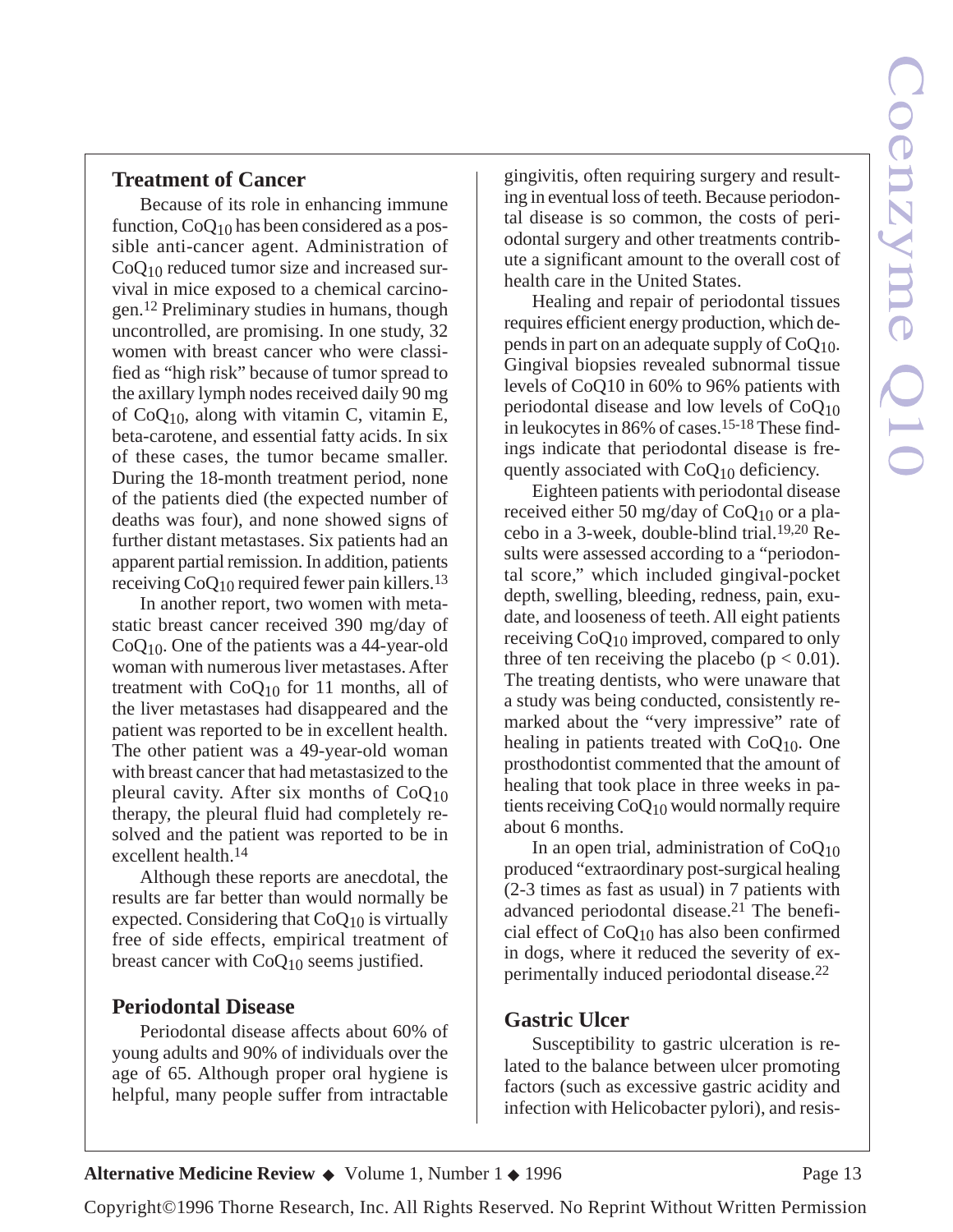tance factors (such as tissue integrity, production of protective mucus, and repair mechanisms). Free-radical damage is believed to be one of the primary mechanisms by which external factors induce gastric injury23 and peptic ulceration.<sup>24</sup> Since  $CoQ<sub>10</sub>$  possesses antioxidant activity, it might be capable of preventing ulceration by reducing the amount of free-radical damage. In addition, the production of protective mucus and the rapid cell turnover of gastric mucosa are highly energy-dependent processes, which require the presence of adequate amounts of CoQ10.

The efficiency of these protective and reparative processes may be compromised in some patients with gastric ulcers. With advancing age, the fundic mucosa and its rich blood supply are gradually replaced by pyloric tissue, which has poor vascularity. This change in cell type may result in hypoxia in certain portions of the stomach. The hypoxic state of gastric tissue could explain why gastric ulcers frequently become intractable in elderly patients or in those with chronic heart or lung disease.

The importance of  $CoQ_{10}$  for healing of gastric ulcers has been demonstrated in animals.25 Gastric ulcers were induced in mice by application of acetic acid. The mice were then maintained either in room air (20% oxygen) or under mild hypoxic conditions (17% oxygen). Ulcers healed normally in mice exposed to room air, but increased in size under hypoxic conditions. However, in hypoxic mice treated with  $CoQ_{10}$  (50 mg/kg/day) the ulcers healed normally.

This study demonstrates that hypoxia has an adverse effect on the healing of gastric ulcers in animals, and that the effect of hypoxia can be prevented by administration of  $CoQ<sub>10</sub>$ . Although human studies have not been done, empirical use of CoQ10 seems like a reasonable option for elderly patients with intractable gastric ulcers, particularly those who also have diseases likely to produce hypoxia.

#### **Obesity**

The tendency to become overweight is associated in some cases with impaired energy production. This abnormality may be in part genetically determined. Individuals with a family history of obesity have a 50% reduction in their thermogenic response to meals, suggesting the presence of an hereditary defect in energy output. Since  $CoQ<sub>10</sub>$  is an essential cofactor for energy production, it is conceivable that  $CoO<sub>10</sub>$  deficiency is a contributing factor in some cases of obesity.

Serum levels of  $CoQ_{10}$  were found to be low in 14 (52%) of 27 morbidly obese patients.26 Nine of these 27 individuals (five with low CoQ10 levels) received 100 mg/day of  $CoQ<sub>10</sub>$  along with a 650 kcal/day diet. After 8-9 weeks, the mean weight loss in the CoQ10 deficient group was 13.5 kg, compared with 5.8 kg in those with normal levels of  $CoQ<sub>10</sub>$ .

One possible interpretation of this study is that about 50% of obese individuals are deficient in  $CoQ_{10}$  and that replacement therapy accelerates weight loss during calorie restriction. However, it is also possible that CoQ10 treatment had nothing to do with the accelerated weight loss. Obese individuals with low  $CoQ<sub>10</sub>$  levels may have other metabolic abnormalities which are more directly related to their obesity. A low  $CoQ_{10}$  level might therefore have been an effect, rather than a cause, of the abnormalities that caused obesity. Until a controlled study is done to evaluate the effectiveness of this therapy, the potential value of  $CoQ_{10}$  as a treatment for obesity remains speculative.

# **Physical Performance**

Because CoQ10 is involved in energy production, it is possible that supplementation might enhance aerobic capacity and muscle performance. In one study,27 six healthy, sedentary men (mean age, 21.5 years) performed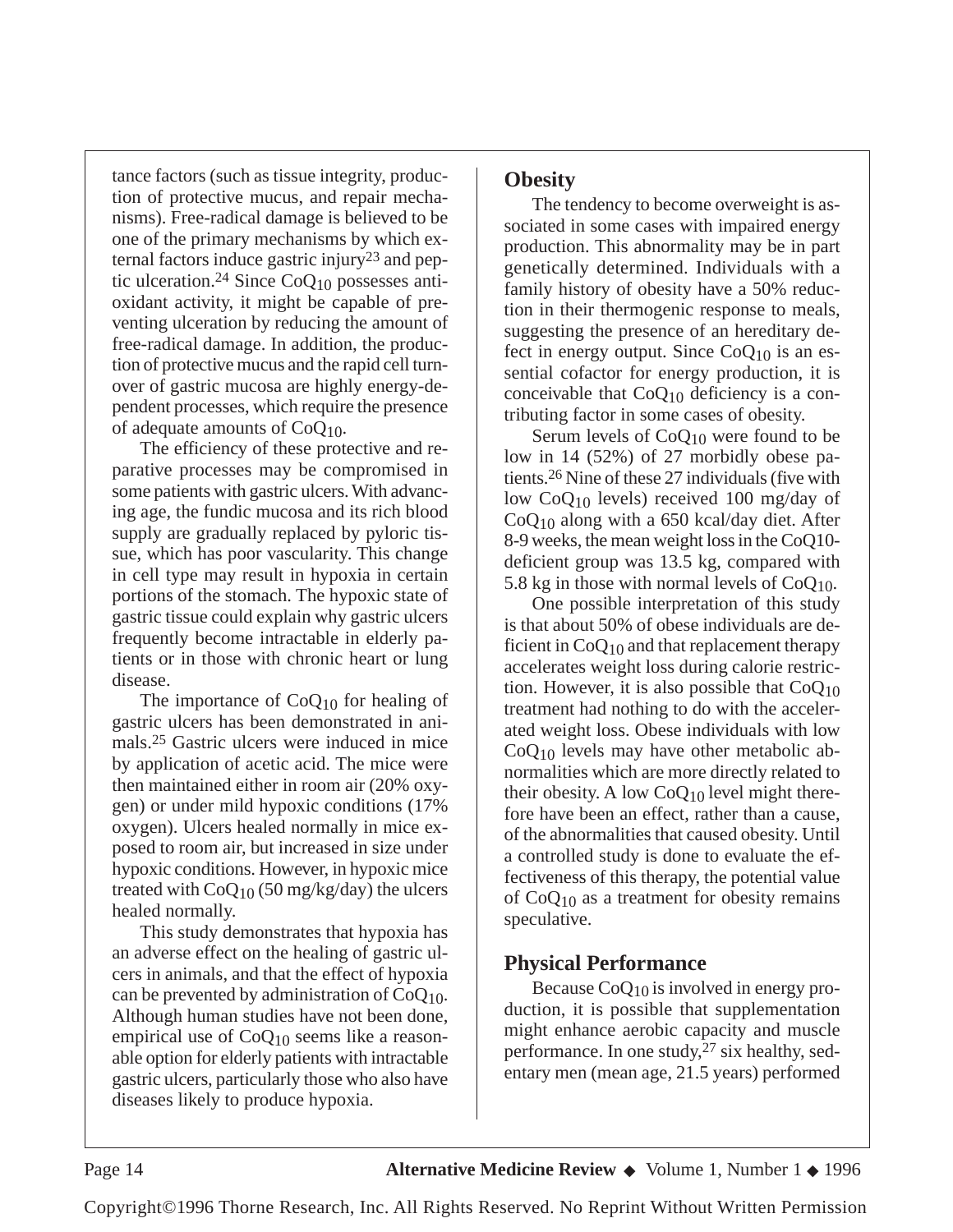a bicycle ergometer test before and after taking  $CoQ_{10}$  (60 mg/day) for 4-8 weeks.  $CoQ10$ treatment improved certain performance parameters, including work capacity at submaximal heart rate, maximal work load, maximal oxygen consumption, and oxygen transport. These improvements ranged from 3-12% and were evident after about four weeks of supplementation. This study suggests that administration of CoQ10 improves physical performance in sedentary individuals. The effect of  $CoQ_{10}$  on the performance of trained athletes has not been studied.

# **Muscular Dystrophy**

Biochemical evidence of CoQ10 deficiency was found in cardiac and skeletal muscle of animals with hereditary muscular dystrophy.28 In addition, treatment with CoQ10 or its analogues increased survival and improved the performance of dystrophic mice, rabbits, and monkeys, as determined by a reduction of creatinuria, regaining of righting reflex, and weight gain.29-32

Deficiency of  $CoO<sub>10</sub>$  has been found in muscle mitochondria of humans with muscular dystrophy.33This deficiency could conceivably be involved in the pathogenesis of cardiac disease, which occurs in virtually every form of muscular dystrophy and myopathy. In a double-blind study,  $100 \text{ mg of } CoO_{10}$  was given daily for three months to 12 patients with progressive muscular dystrophy. CoQ10 treatment resulted in significant improvements in cardiac output and stroke volume, as well as increased physical well being in four of eight patients.34 Subjective improvements included increased exercise tolerance, reduced leg pain, better control of leg function, and less fatigue. The mechanism of action of  $CoQ<sub>10</sub>$  is probably related to improved energy production in muscle cells.

# **Allergy**

When passively sensitized guinea pig lung tissue was pre-incubated with  $CoQ<sub>10</sub>$ , release of both histamine and slow-reacting substance of anaphylaxis induced by antigen challenge was markedly inhibited.35 This study raises the possibility that  $CoQ_{10}$  might be of value in the treatment of various allergy-related disorders. However, no clinical trials have been performed in this area.

# **REFERENCES**

- 1. Kitamura N, Yamaguchi A, Otaki M, et al. Myocardial tissue level of coenzyme Q10 in patients with cardiac failure. In Folkers K, Yamamura Y (eds.). *Biomedical and Clinical Aspects of Coenzyme Q,* vol. 4, Elsevier Publishers, 1984, pp. 243-252.
- 2. Mayer P, Hamberger H, Drews J. Differential effects of ubiquinone Q7 and ubiquinone analogs on macrophage activation and experimental infections in granulocytopenic mice. *Infection* 1980;8:256-261.
- 3. Saiki I, Tokushima Y, Nishimura K, Azuma I. Macrophage activation with ubiquinones and their related compounds in mice. *Int J Vitam Nutr Res* 1983;53:312-320.
- 4. Bliznakov E, Casey A, Premuzic E. Coenzymes Q: stimulants of the phagocytic activity in rats and immune response in mice. *Experientia* 1970;26:953-954.
- 5. Bliznakov E, Casey A, Kishi T. Coenzyme Q deficiency in mice following infection with Friend leukemia virus*. Int J Vitam Nutr Res* 1975;45:388-395.
- 6. Bliznakov EG. Effect of stimulation of the host defense system by coenzyme Q10 on dibenzpyrene-induced tumors and infection with Friend leukemia virus in mice. *Proc Natl Acad Sci* 1973;70:390-394.
- 7. Bliznakov EG, Watanabe T, Saji S, Folkers K. Coenzyme Q deficiency in aged mice. *J Med* 1978;9:337-346.
- 8. Bliznakov EG. Immunological senescence in mice and its reversal by coenzyme Q10. *Mech Ageing Dev* 1978;7:189-197.

**Alternative Medicine Review ◆** Volume 1, Number 1 ◆ 1996 Page 15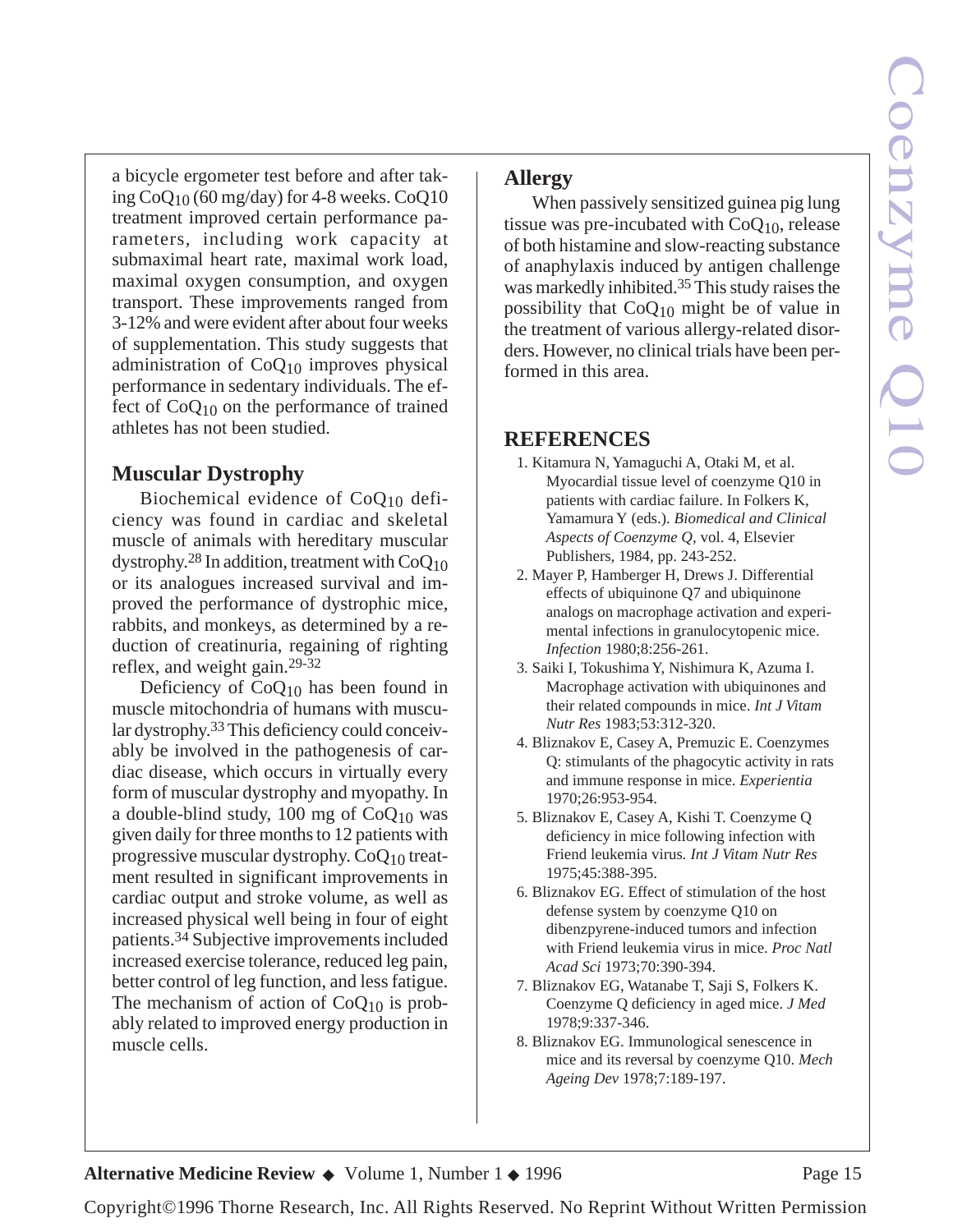- 9. Folkers K, Shizukuishi S, Takemura K, et al. Increase in levels of IgG in serum of patients treated with coenzyme Q10. *Res Commun Chem Pathol* Phar*macol* 1982;38:335-338.
- 10. Sugiyama S, Kitazawa M, Ozawa K. Antioxidative effect of coenzyme Q10. *Experientia* 1980;36:1002-1003.
- 11. Folkers K, Langsjoen P, Nara Y, et al. Biochemical deficiencies of coenzyme Q10 in HIVinfection and exploratory treatment. *Biochem Biophys Res Commun* 1988;153:888-896.
- 12. Bliznakov EG. Effect of stimulation of the host defense system by coenzyme Q10 on dibenzpyrene-induced tumors and infection with Friend leukemia virus in mice. *Proc Natl Acad Sci* 1973;70:390-394.
- 13. Lockwood K, Moesgaard S, Hanioka T, Folkers K. Apparent partial remission of breast cancer in 'high risk' patients supplemented with nutritional antioxidants, essential fatty acids and coenzyme Q10. *Molec Aspects Med* 1994;15(Suppl):S231-S240.
- 14. Lockwood K, Moesgaard S, Yamamoto T, Folkers K. Progress on therapy of breast cancer with vitamin Q10 and the regression of metastases. *Biochem Biophys Res Commun* 1995;212:172-177.
- 15. Nakamura R, Littarru GP, Folkers K, Wilkinson EG. Study of CoQ10-enzymes in gingiva from patients with periodontal disease and evidence for a deficiency of coenzyme Q10. *Proc Natl Acad Sci* 1974;71:1456-1460.
- 16. Hansen IL, Iwamoto Y, Kishi T, Folkers K. Bioenergetics in clinical medicine. IX. Gingival and leucocytic deficiencies of coenzyme Q10 in patients with periodontal disease. *Res Commun Chem Pathol Pharmacol* 1976;14:729-738.
- 17. Littarru GP, Nakamura R, Ho L, et al. Deficiency of coenzyme Q10 in gingival tissue from patients with periodontal disease. *Proc Natl Acad Sci* 1971;68:2332-2335.
- 18. Nakamura R, Littarru GP, Folkers K, Wilkinson EG. Deficiency of coenzyme Q in gingiva of patients with periodontal disease. *Int J Vitam Nutr Res* 1973;43:84-92.
- 19. Wilkinson EG, Arnold RM, Folkers K. Bioenergetics in clinical medicine. VI. Adjunctive treatment of periodontal disease with coenzyme Q10 . *Res Commun Chem Pathol Pharmacol* 1976;14:715-719.
- 20. Wilkinson EG, Arnold RM, Folkers K. Treatment of periodontal and other soft tissue diseases of the oral cavity with coenzyme Q. In Folkers K, Yamamura Y (eds.). *Biomedical and Clinical Aspects of Coenzyme Q*, Vol. 1, Elsevier/ North-Holland Biomedical Press, Amsterdam, 1977, pp. 251-265.
- 21. Wilkinson EG, Arnold RM, Folkers K, et al. Bioenergetics in clinical medicine. II. Adjunctive treatment with coenzyme Q in periodontal therapy. *Res Commun* C*hem Pathol Pharmacol* 1975;12:111-124.
- 22. Shizukuishi S, Inoshita E, Tsunemitsu A, et al. Therapy by coenzyme Q10 of experimental periodontitis in a dog-model supports results of human periodontitis therapy. In Folkers K, Yamamura Y (eds.). *Biomedical and Clinical Aspects of Coenzyme Q*, vol. 4, Elsevier Publishers, 1984, pp. 153-162.
- 23. Salim AS. Removing oxygen-derived free radicals stimulates healing of ethanol-induced erosive gastritis in the rat. *Digestion* 1990;47:24-28.
- 24. Salim AS. Oxygen-derived free radicals and the prevention of duodenal ulcer relapse: a new approach. *Am J Med Sci* 1990;300:1-6.
- 25. Kohli Y, Suto Y, Kodama T. Effect of hypoxia on acetic acid ulcer of the stomach in rats with or without coenzyme Q10. *Jpn J Exp Med* 1981;51:105-108.
- 26. van Gaal L, de Leeuw ID, Vadhanavikit S, Folkers K. Exploratory study of coenzyme Q10 in obesity. In Folkers K, Yamamura Y (eds.). *Biomedical and Clinical Aspects of Coenzyme Q*, vol. 4, Elsevier Publishers, 1984, pp. 369-373.
- 27. Vanfraecchem JHP, Folkers K. Coenzyme Q10 and physical performance. In Folkers K, Yamamura Y (eds.). *Biomedical and Clinical Aspects of Coenzyme Q*, vol. 3, Elsevier/North-Holland Biomedical Press, Amsterdam, 1981, pp. 235-241.
- 28. Littarru GP, Jones D, Scholler J, Folkers K. Deficiency of coenzyme Q10 in mice having hereditary muscular dystrophy. *Biochem Biophys Res Commun* 1970;41:1306-1313.
- 29. Farley TM, Scholler J, Smith JL, Folkers K. Hematopoietic activity of hexahydrocoenzyme Q4 in the monkey. *Arch Biochem Biophys* 1967;121:625-632.